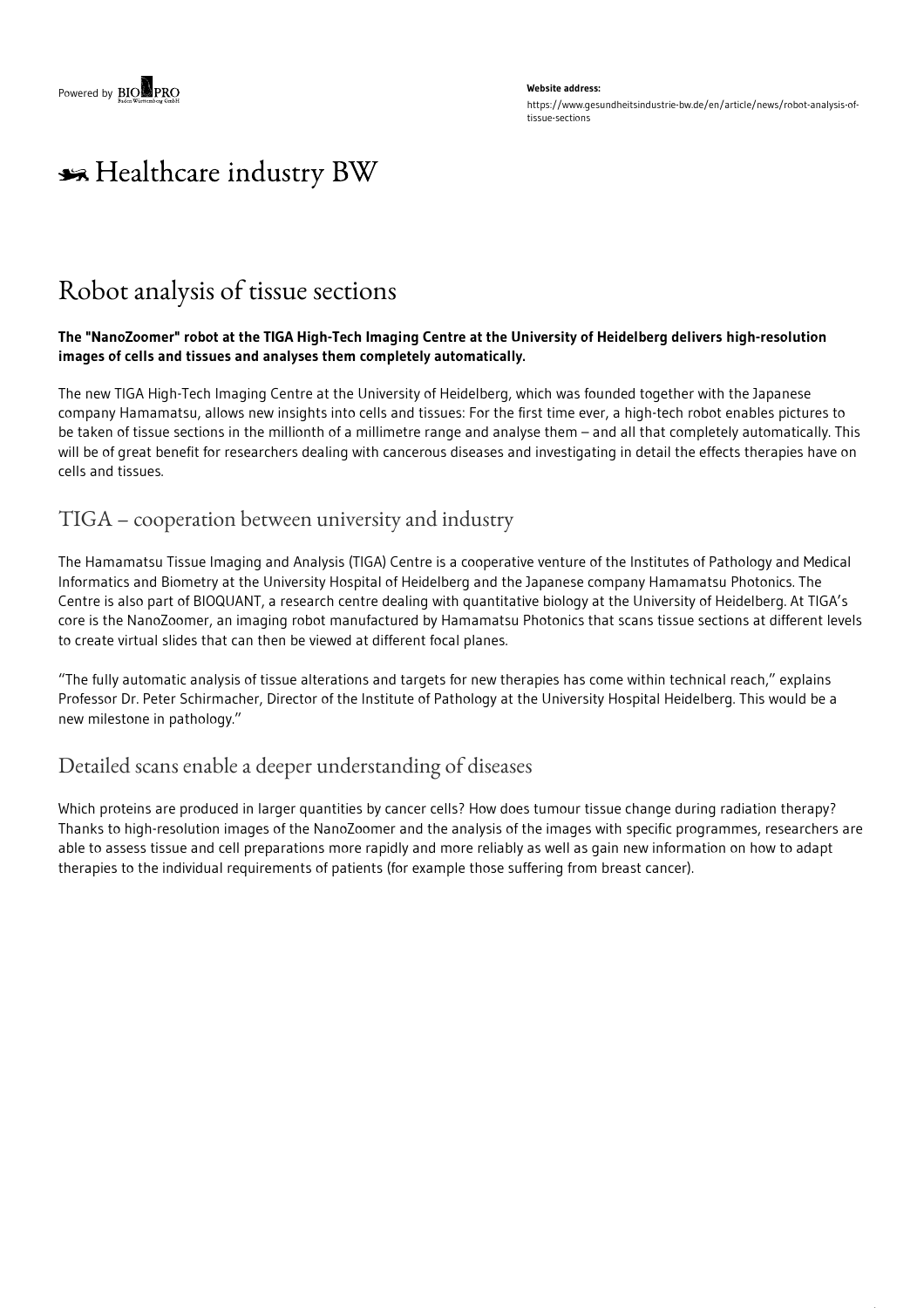

Dr. Niels Grabe, head of science of the TIGA Centre, working with the "NanoZoomer" that enables the fully automatic analysis of tissue scans. (Photo: University Hospital Heidelberg)

In future, the robot will also be able to identify cell and tissue alterations fully automatically. "The NanoZoomer represents a quantum leap in tissue research," said Dr. Niels Grabe from the Institute of Medical Informatics and Biometry and scientific leader of the TIGA Centre.

## Virtual tissues are produced from large amounts of data

The medical computer experts use the NanoZoomer to analyse huge amounts of tissue data and use the information for basic research. For example, Dr. Niels Grabe and his team are using the data to prepare virtual skin tissue. "We use a computer model of human skin tissue to test whether certain substances are toxic," said Dr. Grabe adding that "this might, in future, make the search for potential active drug ingredients a lot easier."

Hamamatsu realised the broad potential of the NanoZoomer very early, and is now able to tap new technological markets. "We are happy to be working together with the Institute of Pathology and the Institute of Medical Biometry and Informatics. These two partners enable us to investigate concrete clinical uses and new applications in research jointly," said Hideo Hiruma, Managing Director of Hamamatsu Photonics, Japan.

Source: University Hospital Heidelberg - 18th June 2008/ EJ

Further information:

Dr. Niels Grabe Head of Science - TIGA Centre Tel.: +49 (0)6221 / 56 5143 E-mail: [niels.grabe@med.uni-heidelberg.de](mailto:niels.grabe@med.uni-heidelberg.de)

Prof. Dr. Peter Schirmacher